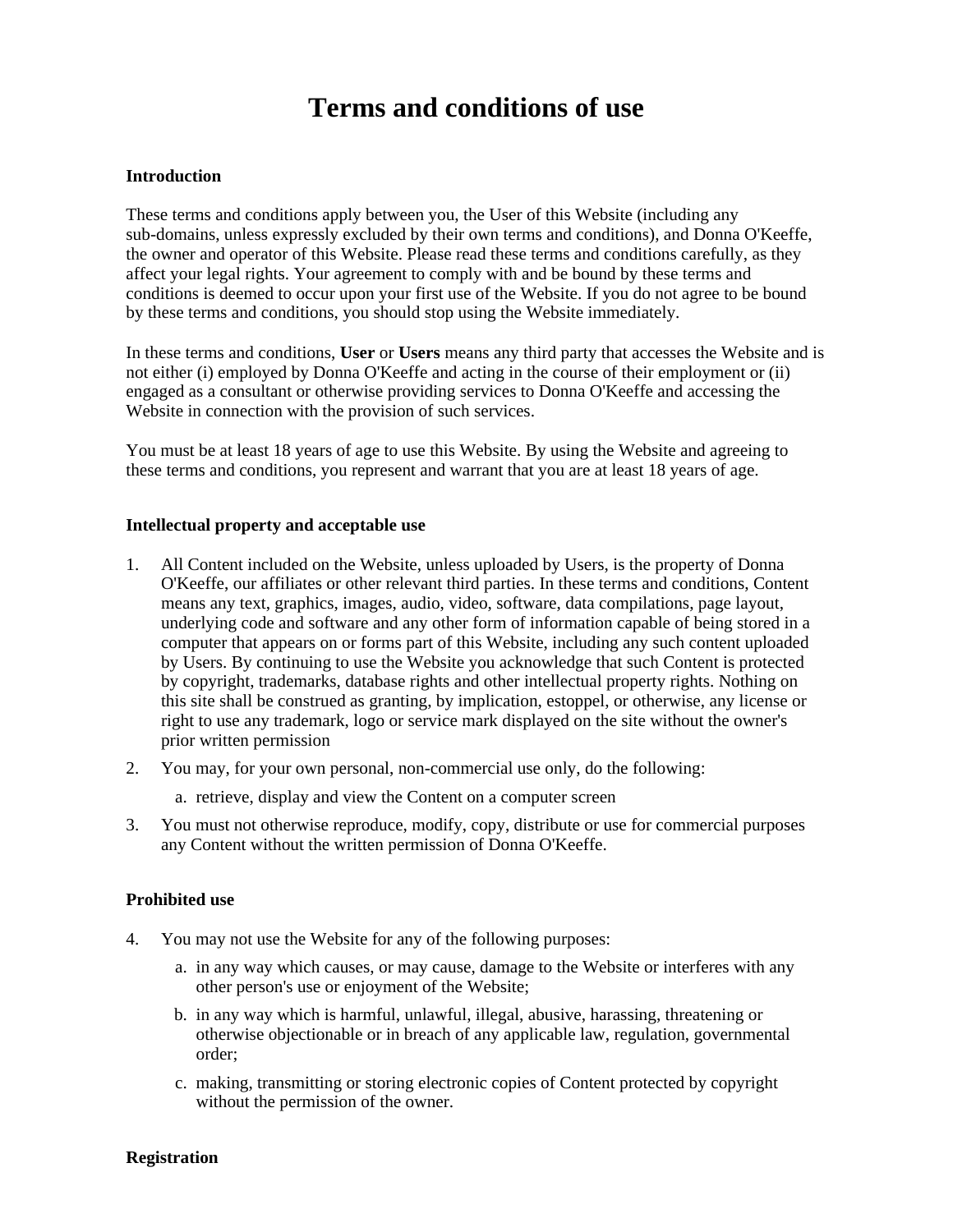- 5. You must ensure that the details provided by you on registration or at any time are correct and complete.
- 6. You must inform us immediately of any changes to the information that you provide when registering by updating your personal details to ensure we can communicate with you effectively.
- 7. We may suspend or cancel your registration with immediate effect for any reasonable purposes or if you breach these terms and conditions.
- 8. You may cancel your registration at any time by informing us in writing to the address at the end of these terms and conditions. If you do so, you must immediately stop using the Website. Cancellation or suspension of your registration does not affect any statutory rights.

# **Links to other websites**

- 9. This Website may contain links to other sites. Unless expressly stated, these sites are not under the control of Donna O'Keeffe or that of our affiliates.
- 10. We assume no responsibility for the content of such Websites and disclaim liability for any and all forms of loss or damage arising out of the use of them.
- 11. The inclusion of a link to another site on this Website does not imply any endorsement of the sites themselves or of those in control of them.

# **Privacy Policy and Cookies Policy**

12. Use of the Website is also governed by our Privacy Policy and Cookies Policy, which are incorporated into these terms and conditions by this reference. To view the Privacy Policy and Cookies Policy, please click on the following: www.caninesoul.co.uk/privacypolicy and www.caninesoul.co.uk/privacypolicy.

## **Availability of the Website and disclaimers**

- 13. Any online facilities, tools, services or information that Donna O'Keeffe makes available through the Website (the **Service**) is provided "as is" and on an "as available" basis. We give no warranty that the Service will be free of defects and/or faults. To the maximum extent permitted by the law, we provide no warranties (express or implied) of fitness for a particular purpose, accuracy of information, compatibility and satisfactory quality. Donna O'Keeffe is under no obligation to update information on the Website.
- 14. Whilst Donna O'Keeffe uses reasonable endeavours to ensure that the Website is secure and free of errors, viruses and other malware, we give no warranty or guaranty in that regard and all Users take responsibility for their own security, that of their personal details and their computers.
- 15. Donna O'Keeffe accepts no liability for any disruption or non-availability of the Website.
- 16. Donna O'Keeffe reserves the right to alter, suspend or discontinue any part (or the whole of) the Website including, but not limited to, any products and/or services available. These terms and conditions shall continue to apply to any modified version of the Website unless it is expressly stated otherwise.

# **Limitation of liability**

17. Nothing in these terms and conditions will: (a) limit or exclude our or your liability for death or personal injury resulting from our or your negligence, as applicable; (b) limit or exclude our